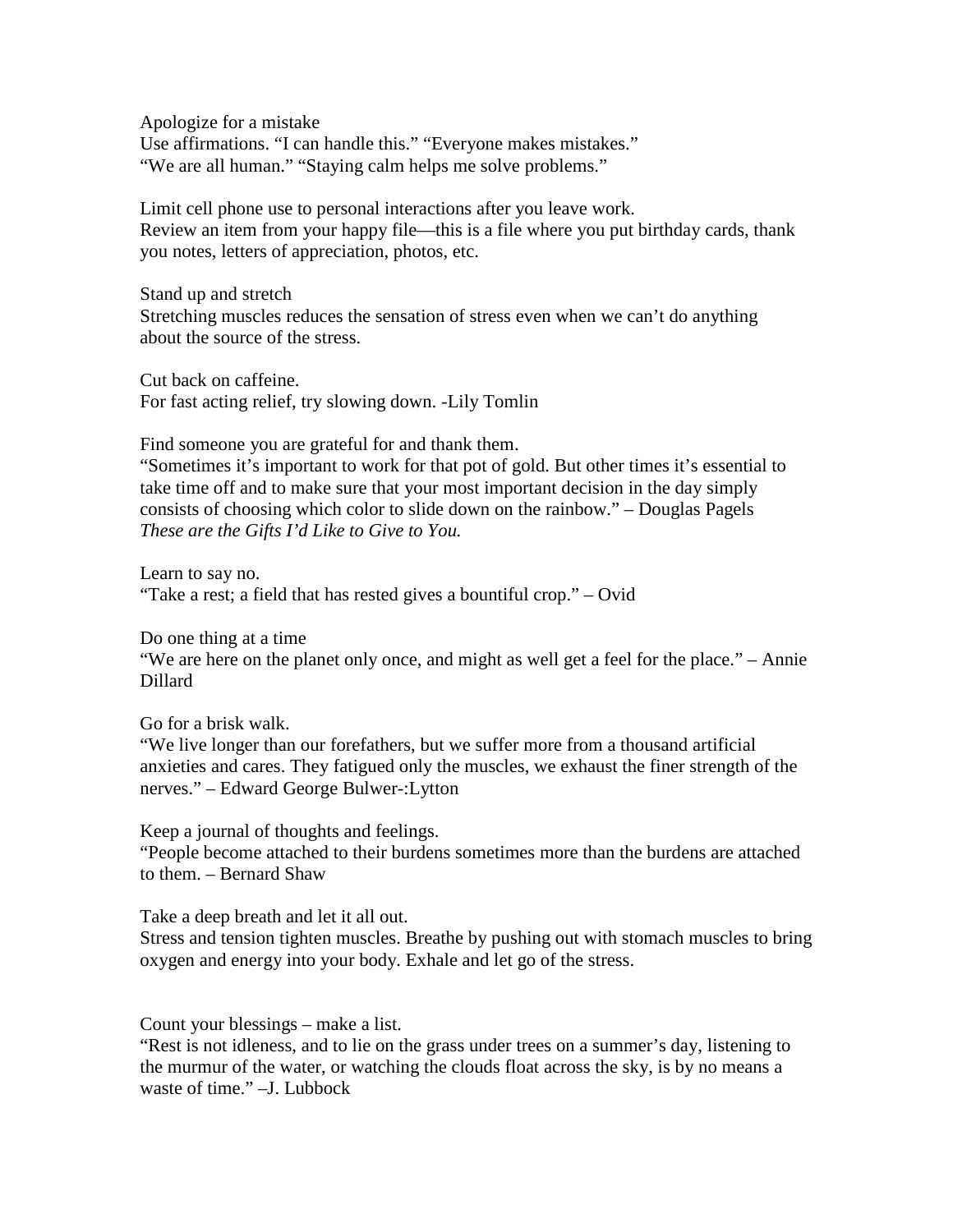Count to ten or 1000 before exploding.

Massage your target muscles. Recognize which muscle groups you tense up when feeling stress. Massage those muscles to break the stress-tension cycle.

Get up 15 minutes early. "Stress is an ignorant state. It believes that everything is an emergency." – Natalie Goldberg, *Wild Mind*

Go to work a different way. "There is more to life than increasing its speed. -Mohandas K. Gandhi

Practice laughing out loud.

Work on your attitude. How you react to stress is determined by how you perceive a particular event. Reframe your response by acknowledging that the stress event is outside of you. You are the center and controller of your response.

Read something funny every day. Think positively. Think about a success or past achievement.

Spend an evening without TV. "How beautiful it is to do nothing, and to rest afterwards." – Spanish Proverb

Read a good book and then pass it on to a friend. Take a mental vacation. Visualize or gaze at a postcard or poster of somewhere you would like to be and feel safe.

Laugh at something you did. Recite an anti-stress litany. "This too shall pass." "Tomorrow is another day."

Make time for play.

"I try to take one day at a time, but sometimes several days attack me at once. – Jennifer Yane.

Change your coffee break to a physical activity break

Get up and leave. If appropriate, leave the stressful situation for a little while. Go out to lunch. Walk around the block. The exercise and space gives you time to recover from the stress response.

Clasp your arms behind your back and stretch your shoulders. Stretch your chest for better breathing. Press your shoulder blades together expanding your chest as you inhale. Relax as you exhale. Repeat 4-5 times.